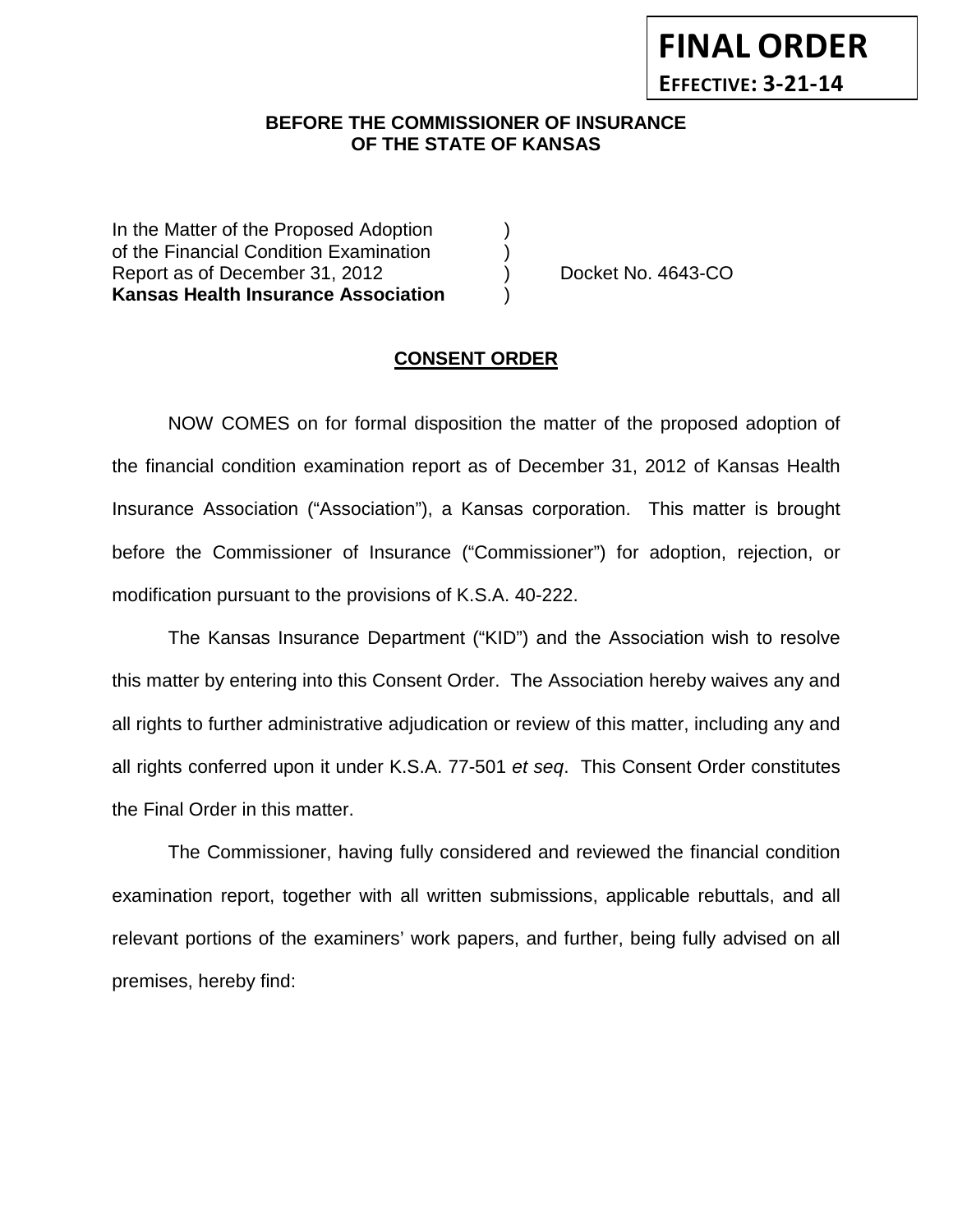#### **Policy Reasons**

It is stated policy of the State of Kansas that whenever the Commissioner deems it necessary, an examination of the affairs and financial condition of any insurance company in the process of organization, applying for admission, or doing business in this State can be undertaken. In all cases, such an examination must occur once every five (5) years. Through the examination process, the insurance consuming public will be well served and protected.

### **Findings of Fact**

1. The Commissioner has jurisdiction over this matter pursuant to K.S.A. 40- 222.

2. An examination of the Association was undertaken by the Kansas Insurance Department and was completed on December 6, 2013.

3. The examiner-in-charge tendered and filed with the KID a verified written report of the examination within thirty (30) days following completion of the examination, to wit; December 6, 2013.

4. Following receipt of the verified report, the KID transmitted the report to the Association on January 8, 2014, with a duly executed notice advising the Association of its opportunity to prepare and submit to the KID a written submission or rebuttal with respect to any and all matters contained in the report. The Association was further advised that any written submission or rebuttal needed to be filed with the KID no later than thirty (30) days after receipt of the verified report.

5. The Association filed a written acceptance of the verified report on February 18, 2014.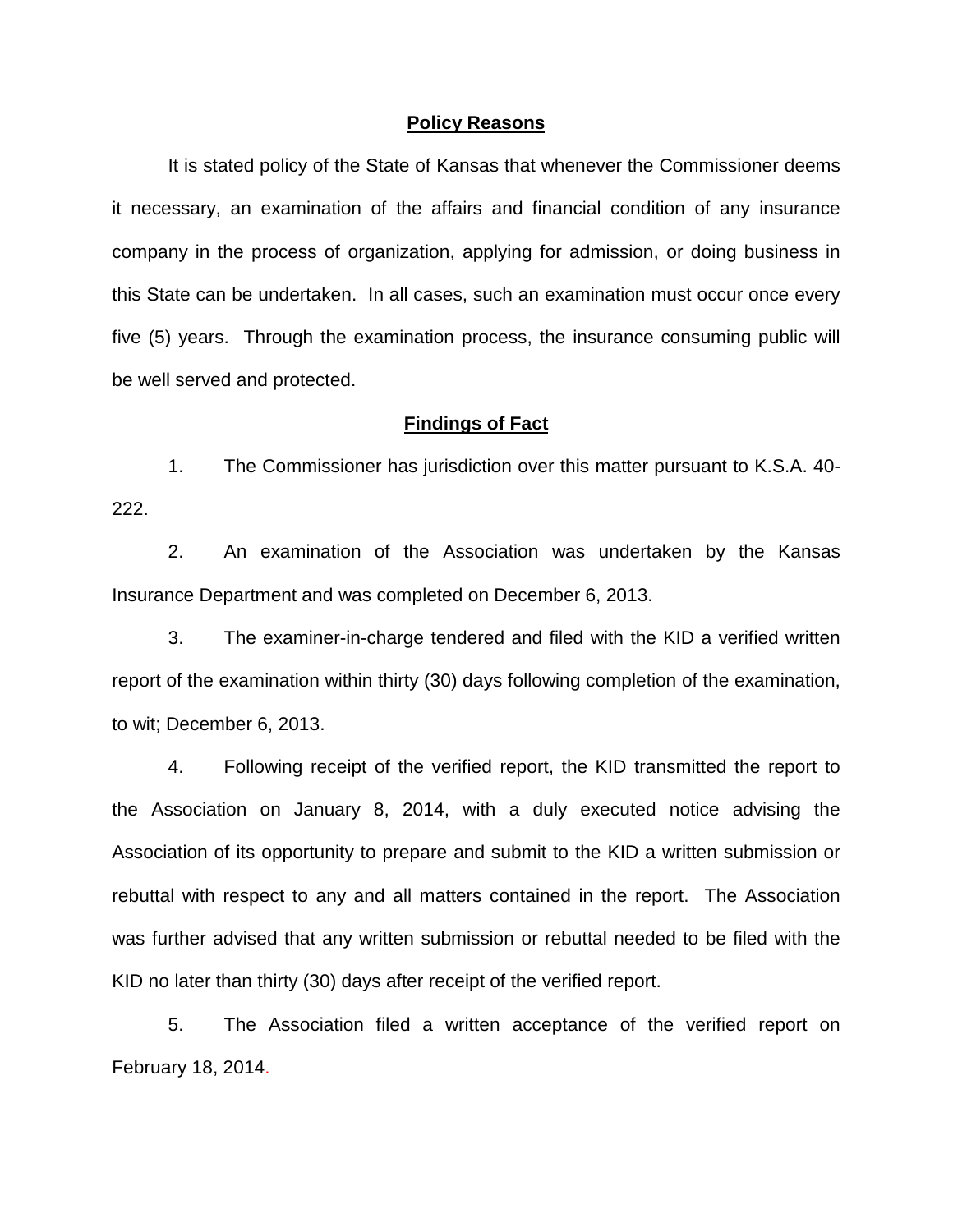6. Based upon the written submission tendered by the Association, the Association took no exceptions to matters contained in the verified report.

7. Within thirty (30) days of the end of the time period allowed for written submission or rebuttal, the Commissioner of Insurance fully reviewed the report, together with all written submissions and rebuttals provided by the Association. The Commissioner further reviewed all relevant workpapers.

8. No other written submissions or rebuttals were submitted by the Association.

## **Conclusion of Law**

9. K.S.A. 40-222(k)(2) provides:

"Within 30 days of the end of the period allowed for the receipt of written submissions or rebuttals, the commissioner shall fully consider and review the report, together with any written submissions or rebuttals and any relevant portions of the examiners workpapers and enter an order:

- (A) Adopting the examination report as filed or with modification or corrections. If the examination report reveals that the company is operating in violation of any law, regulation or prior order of the commissioner, the commissioner may order the company to take any action the commissioner considers necessary and appropriate to cure such violations; or
- (B) rejecting the examination report with directions to the examiners to reopen the examination for purposes of obtaining additional data, documentation or information, and refiling pursuant to subsection (k); or
- (C)call and conduct a fact-finding hearing in accordance with K.S.A. 40- 281 and amendments thereto for purposes of obtaining additional documentation, data, information and testimony."
- 10. Based upon the Findings of Fact enumerated in paragraphs #1 through #8

above, the financial condition examination report as of December 31, 2012 of the

Association should be adopted.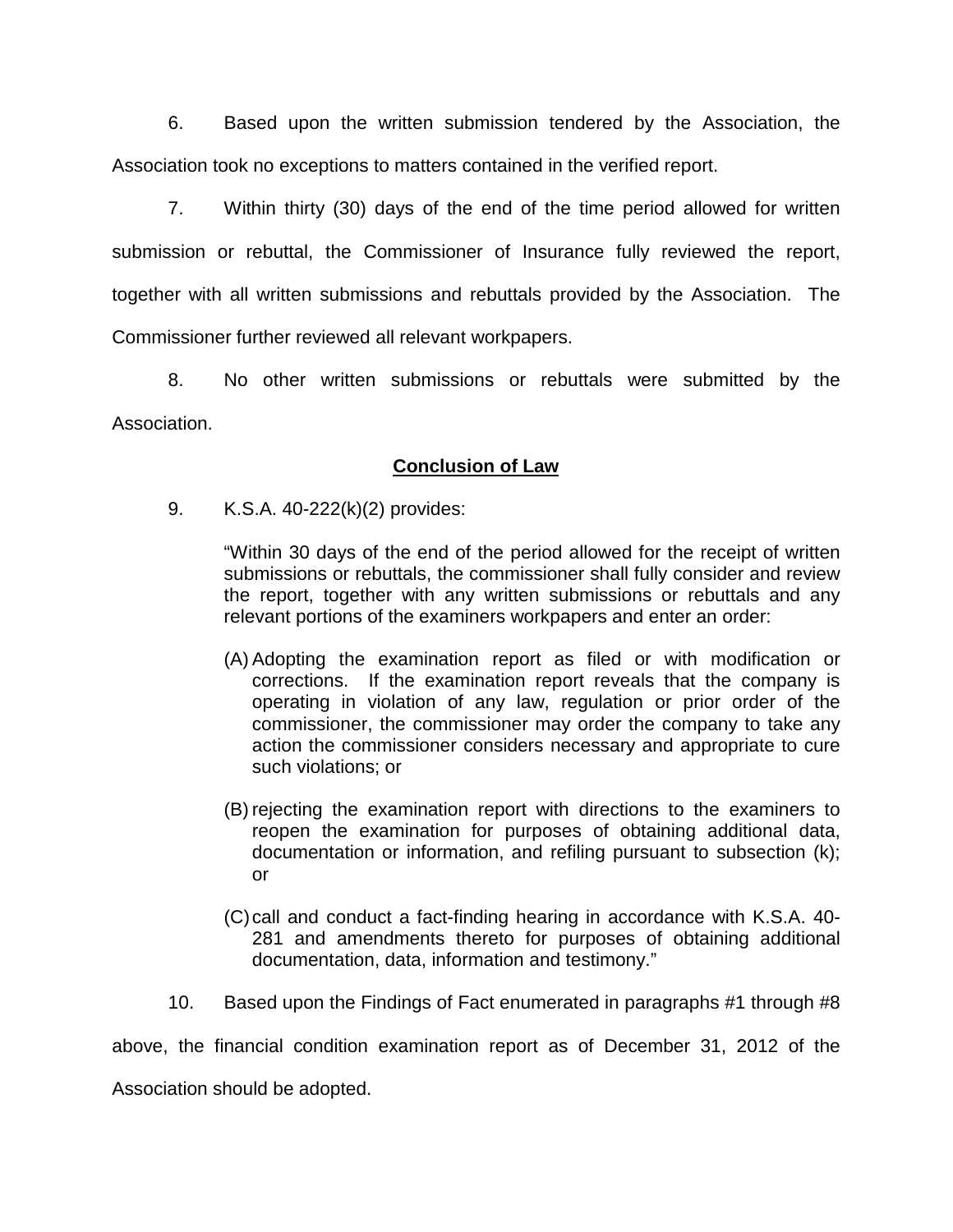# **IT IS THEREFORE, BY THE COMMISSIONER OF INSURANCE, ORDERED THAT:**

1. The financial condition examination report as of December 31, 2012 of the Association, hereby is adopted.

2. The Commissioner of Insurance retains jurisdiction over this matter to issue any and all further Orders deemed appropriate or to take such further action necessary to dispose of this matter.

**IT IS SO ORDERED THIS \_\_21st\_\_ DAY OF \_\_\_March\_\_\_, 2014 IN THE CITY OF TOPEKA, COUNTY OF SHAWNEE, STATE OF KANSAS.**



\_/s/ Sandy Praeger\_\_\_\_\_\_\_\_\_\_\_\_\_\_\_\_ Sandy Praeger Commissioner of Insurance

BY:

\_/s/ John Wine\_\_\_\_\_\_\_\_\_\_\_\_\_\_\_\_\_\_\_\_ John Wine General Counsel

# **Kansas Health Insurance Association**

BY:

| $\angle$ s/ Bruce Witt |  |
|------------------------|--|
| <b>Bruce Witt</b>      |  |
| Chairman               |  |